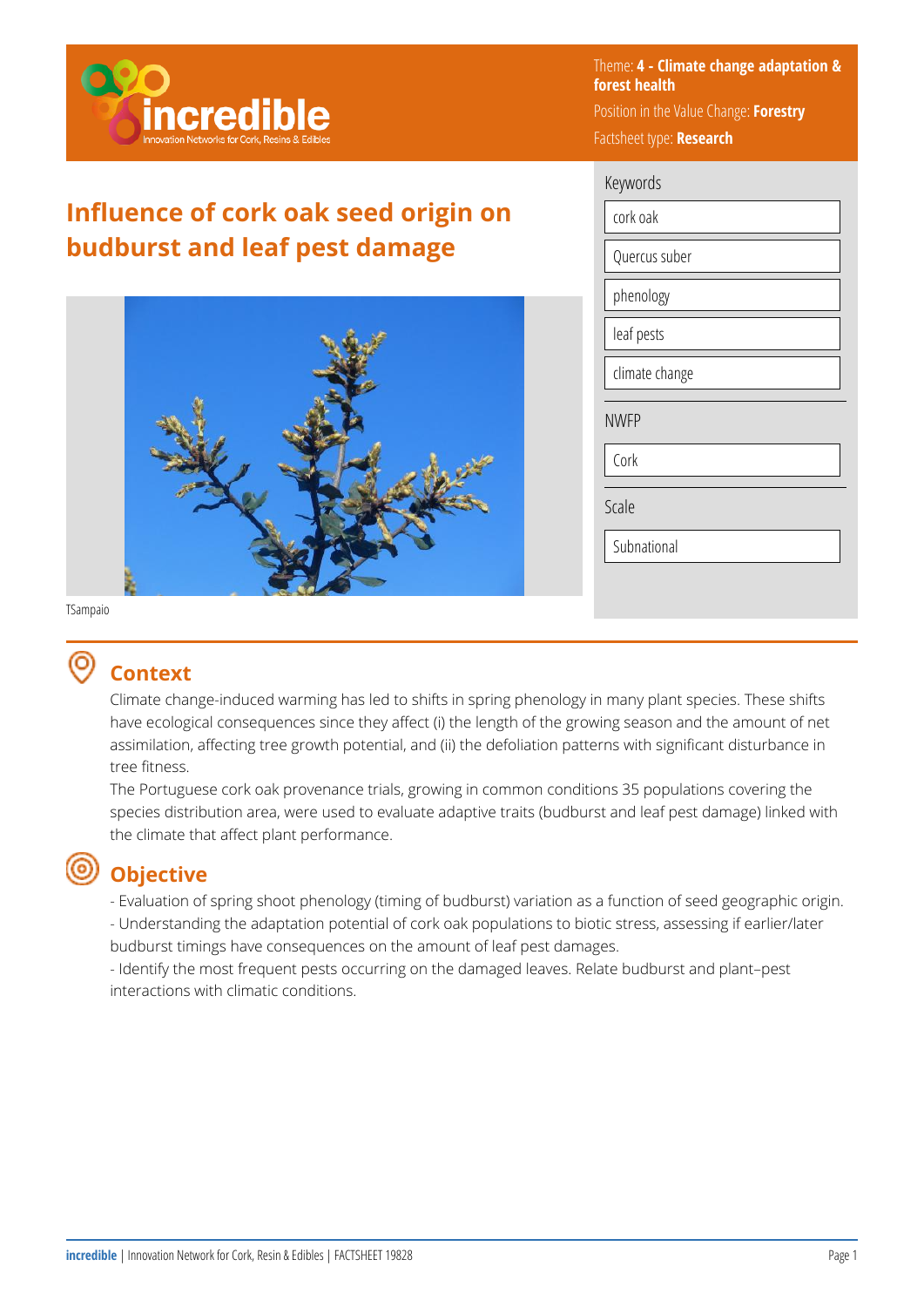# **Results**

Overall, cork oak populations exhibited earlier budburst in the years with warmer winter months. Populations from Italy, Algeria, and Tunisia and some from Morocco, burst earlier than those from the western part of the species natural distribution. Differences reached 1 month!

Differences in budburst timing affected insect activity and consequently the amount of leaf damage. Increased percentage of attacked leaves coincides with the year when budburst was more concentrated in time and budburst occurred later. Populations from North Africa, with earlier budburst, were more exposed to pest damages. The most frequent observed pest was *Periclista andrei.* Damages from *Tortrix viridana* and *Lymantria dispar* were observed sporadically.

### **Recommendations**

The adaptation potential of forest ecosystems to rapid climatic changes is dependent on the existence of genetic variation within a species and constitutes a major challenge in forest management. Since cork oak populations do not perform equally for adaptive traits, such as budburst and leaf pest damage, future (re)forestation practices with the species, should consider seed origin to optimize the response to biotic threats and abiotic change. The use of well-adapted forest reproductive material will increase the competitive ability, survival and long-term success of tree species, contributing to healthier and more productive cork oak stands, and to economic gains for owners, rural populations and the cork industry.

## **Impacts and weaknesses**

Monitoring budburst and leaf pest damage variation of cork oak populations allow the selection of more adapted seed material to use in (re)forestation.

Cork oak populations with earlier budburst benefit from a longer growing season, partially bypassing the Mediterranean summer drought by concentrating carbon fixation when environmental conditions are more favorable. However, these populations (mainly North African) also suffer more leaf pest damages, with consequences to tree vitality and growth.

Populations with higher growth will increase cork productivity gains and anticipate cork debark.

### **Future developments**

Additional information of cork oak intraspecific variation on other adaptive traits (e.g drought tolerance) is required to better allocate forest reproductive material to cope with ongoing climate changes. Identify populations with higher cork quality traits (e.g., porosity, suberin content) will contribute to the long-term sustainability of cork oak stands and the cork industry.

The synchrony between budburst and insect egg-hatch and/or pupal diapause break and the possible effects of chemical foliage composition of cork oak populations on the susceptibility to pests should be considered.